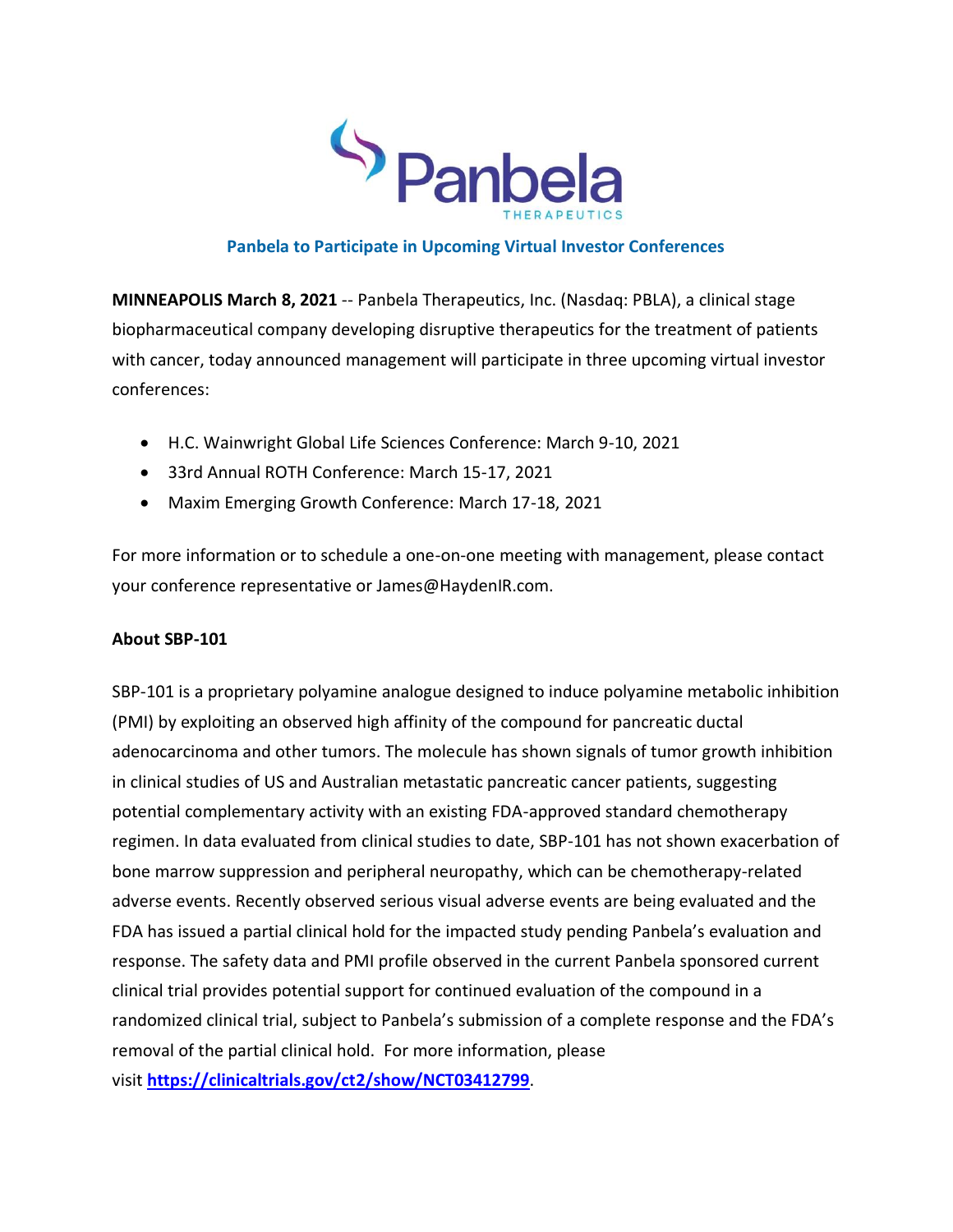## **About Panbela**

Panbela Therapeutics, Inc. is a clinical-stage biopharmaceutical company developing disruptive therapeutics for patients with urgent unmet medical needs. The company's initial product candidate, SBP-101, is for the treatment of patients with metastatic pancreatic ductal adenocarcinoma, the most common type of pancreatic cancer. Panbela Therapeutics, Inc. is dedicated to treating patients with pancreatic cancer and exploring SBP-101's potential for efficacy in combination with other agents and in treating other types of cancer. Further information can be found at: **[www.panbela.com](https://www.globenewswire.com/Tracker?data=_-t5-YjgTO6wStLyyqAwfFfyti6k6iqWRJOYf28bJLFz7zmLc0Q3M4LehcckBWQgnplAifAGxMZjDWw4Mkwv2w==)**. Panbela Therapeutics, Inc. common stock is listed on The Nasdaq Stock Market LLC under the symbol PBLA.

## **Cautionary Statement Regarding Forward-Looking Statements**

*This press release contains "forward-looking statements," including within the meaning of the Private Securities Litigation Reform Act of 1995. Forward-looking statements can be identified by words such as: "believes," "continue," "dedicated," "expect," "intend," "may," "plan," and "seek." Examples of forward-looking statements include, among others, statements we make regarding future determinations of the characteristics of SBP-101 and its effectiveness, removal of the partial clinical hold, publication of results, other trial activities and the timing of the same. Forward-looking statements are neither historical facts nor assurances of future performance. Instead, they are based only on our current beliefs, expectations, and assumptions regarding the future of our business, future plans and strategies, projections, anticipated events and trends, the economy and other future conditions. Because forward-looking statements relate to the future, they are subject to inherent uncertainties, risks and changes in circumstances that are difficult to predict and many of which are outside of our control. Our actual results and financial condition may differ materially and adversely from the forwardlooking statements. Therefore, you should not rely on any of these forward-looking statements. Important factors that could cause our actual results and financial condition to differ materially from those indicated in the forward-looking statements include, among others, the following: (i) our ability to obtain additional funding to complete a randomized clinical trial; (ii) progress and success of our Phase 1 clinical trial; (iii) the impact of the current COVID-19 pandemic on our ability to complete monitoring and reporting in our current clinical trial; (iv) our ability to demonstrate the safety and effectiveness of our SBP-101 product candidate (v) our ability to obtain regulatory approvals for our SBP-101 product candidate in the United States, the European Union or other international markets; (vi) the market acceptance and level of future sales of our SBP-101 product candidate; (vii) the cost and delays in product development that may result from changes in regulatory oversight applicable to our SBP-101 product candidate; (viii) the rate of progress in establishing reimbursement arrangements with third-party payors; (ix) the effect of competing technological and market developments; (x) the costs involved in filing and prosecuting patent applications and enforcing or defending patent claims; and (xi) such other factors as discussed in Part I, Item 1A under the caption "Risk Factors" in our most*